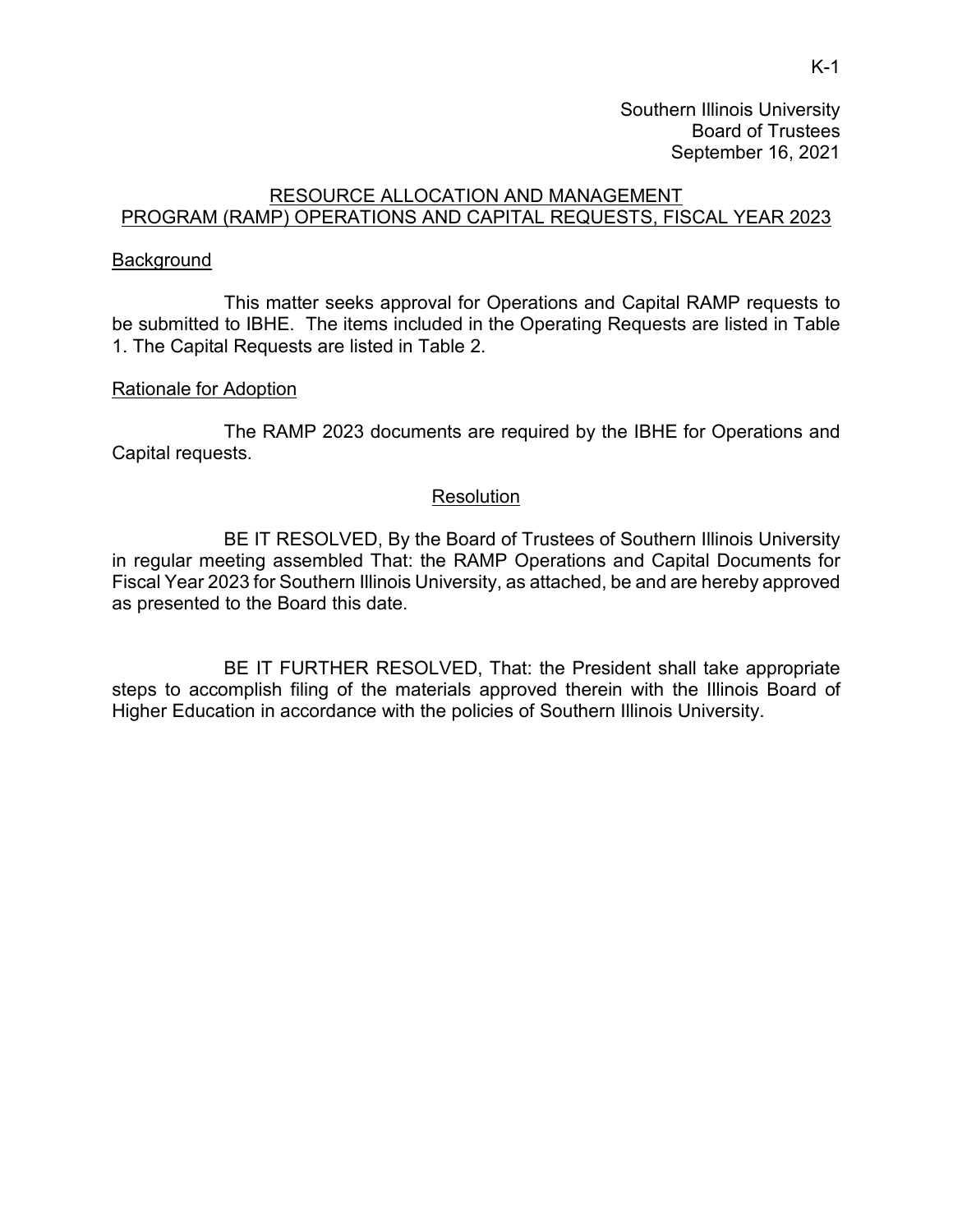## **Table 1**

# **Southern Illinois University Fiscal Year 2023 Operating Requests**

## **RECOMMENDED ADJUSTMENTS**

## **Inflationary Adjustments**

| <b>General Salary Increases</b> | 3%     |
|---------------------------------|--------|
| Social Security/Medicare        | 3%     |
| <b>General Price Increases</b>  | $2\%$  |
| <b>Utility Price Increases</b>  | 3%     |
| Library Materials Increases     | 7%     |
| O & M of Buildings Increase     | $10\%$ |

## **Historical Add-Ons**

| Daily Egyptian                    | \$62,800  |
|-----------------------------------|-----------|
| Cancer Institute                  | 1,076,800 |
| Pharmacy                          | 1,250,000 |
| National Corn to Ethanol Research | 1,000,000 |
| License Plate Scholarships        | 17,000    |

## **New Program Support**

| Rural Health Program         | \$285,000 |
|------------------------------|-----------|
| Community Engagement Program | 266.600   |

Note: The Operations Request assumes no tuition increase, so the costs of adjustments are totally funded by state appropriations.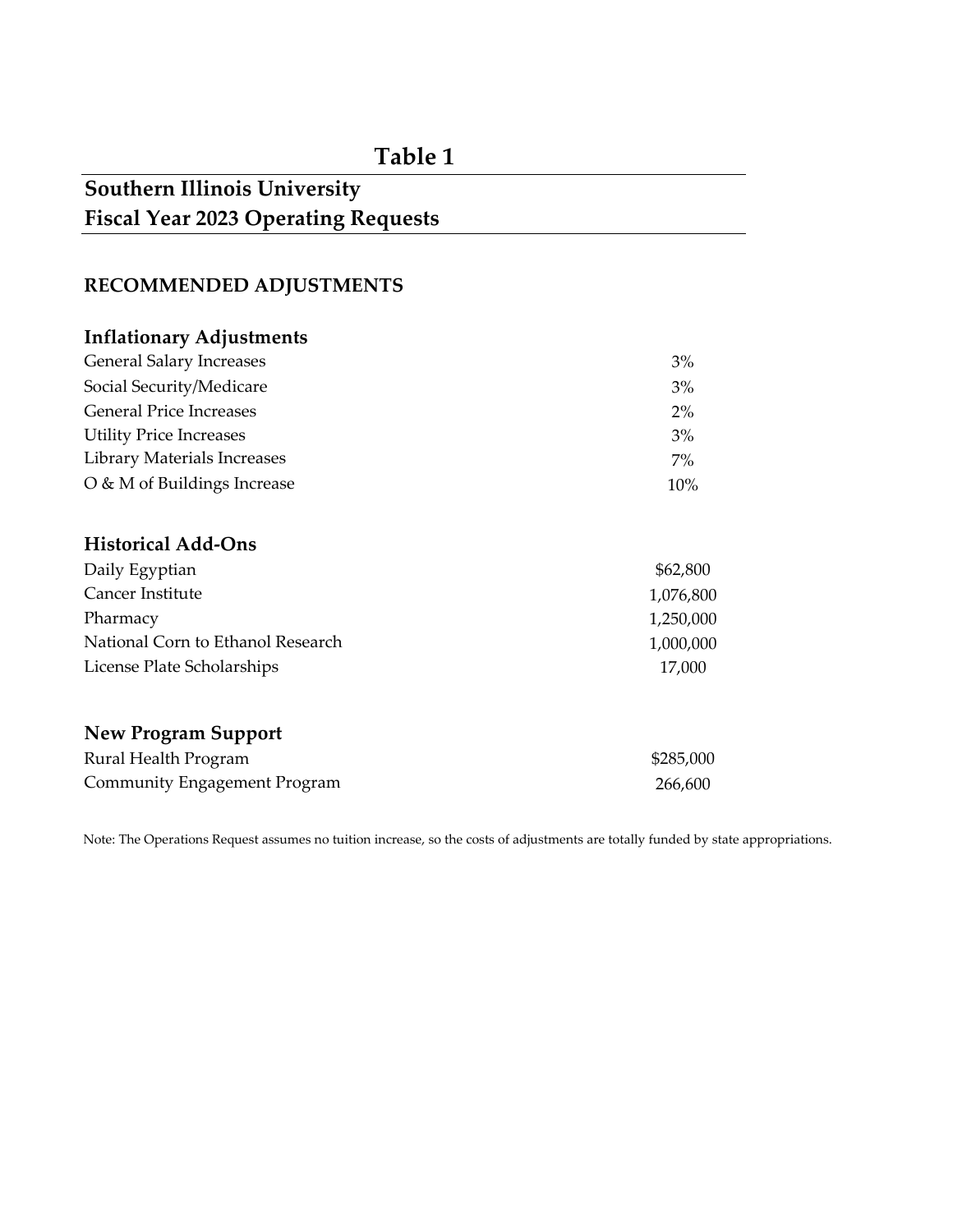#### **Table 2 Southern Illinois University Summary Fiscal Year 2023 Operating Requests**

|                |                                                                                                                                                   | Type of               | Request                  | Total            |
|----------------|---------------------------------------------------------------------------------------------------------------------------------------------------|-----------------------|--------------------------|------------------|
|                |                                                                                                                                                   | <b>Request</b>        | <b>Estimated Cost</b>    | <u>Est. Cost</u> |
|                | <b>Rank</b> Priority List of Regular Capital Projects                                                                                             |                       |                          |                  |
| $\mathbf{1}$   | Alton Dental Consolidation - SIUE                                                                                                                 | Planning              | \$11,566,600             | \$122,219,600    |
| $\overline{c}$ | Agricultural Sciences Renovation/Addition - SIUC                                                                                                  | Planning              | 8,361,700                | 120,574,500      |
| 3              | Medical Education Building - SIUC-SOM                                                                                                             | Construction          | 50,330,200               | 50,330,200       |
| 4              | Physical Health Athletics Building - SIUE                                                                                                         | Planning/Construction | 15,000,000               | 15,000,000       |
|                | <b>Total Priorities</b>                                                                                                                           |                       | \$85,258,500             | \$308,124,300    |
|                | Unprioritized List of Other Regular Capital Projects                                                                                              |                       |                          |                  |
|                | Neckers Renovation & Addition - SIUC                                                                                                              | Planning              | \$9,598,300              | \$138,033,300    |
|                | Interdisciplinary Research Laboratory - SIUC                                                                                                      | Planning              | 3,068,100                | 41,131,900       |
|                | Life Science II Renovation - SIUC                                                                                                                 | Planning              | 9,898,900                | 142,624,100      |
|                | Medical Instructional Facility - SIUC-SOM                                                                                                         | Renovation            | 17,147,200               | 17,147,200       |
|                | Simmons Cancer Institute Expansion/Renovations SIUC-SOM Construction/Renovation                                                                   |                       | 8,823,600                | 8,823,600        |
|                | Visual and Performing Arts Center - SIUE                                                                                                          | Planning              | 5,408,400                | 59,900,300       |
|                | <b>Total Other Regular Capital Projects</b>                                                                                                       |                       | \$53,944,500             | \$407,660,400    |
|                | Capital Renewal Projects                                                                                                                          |                       |                          |                  |
|                | Carbondale                                                                                                                                        |                       |                          |                  |
|                | <b>Agriculture Teaching Greenhouse</b>                                                                                                            |                       | \$5,885,000              |                  |
|                | Classroom/Lab Renovations - Phase 1                                                                                                               |                       | 2,915,000                |                  |
|                | Plant Biology Greenhouse & Conservatory                                                                                                           |                       | 4,455,000                |                  |
|                | Steam Tunnel Structural Repairs - Phase 2 & 3                                                                                                     |                       | 4,705,200                |                  |
|                | Electrical Feeder Replace/Upgrade to 12kV - Phase 1 & 2                                                                                           |                       | 7,370,000                |                  |
|                | Lawson Hall Renovations                                                                                                                           |                       | 5,610,000                |                  |
|                | Life Safety Improvements - General Campus -- Phase 1 & 2<br>Roads, Parking Lots, Overpass Repairs - Phase 1                                       |                       | 7,260,000<br>2,805,000   |                  |
|                | Campus Elevator Renovations - Phase 1                                                                                                             |                       | 1,375,000                |                  |
|                | Chilled Water System Renovations- Phase 1 & 2                                                                                                     |                       | 8,635,000                |                  |
|                | Neckers Sprinkler System                                                                                                                          |                       | 3,080,000                |                  |
|                | Engineering Complex HVAC - Phase 1                                                                                                                |                       | 2,805,000                |                  |
|                | Pulliam Industrial Education Electrical Upgrades                                                                                                  |                       | 1,430,000                |                  |
|                | Campus Sewer Line Replacement - Phase 2 & 3                                                                                                       |                       | 4,466,000                |                  |
|                | Roof Renovations - Phase 2                                                                                                                        |                       | 3,355,000                |                  |
|                | Fire Alarm System Replacements - Phase 2 & 3                                                                                                      |                       | 5,500,000                |                  |
|                | Campus Water Line Replacement - Phase 2                                                                                                           |                       | 2,530,000                |                  |
|                | Woody Hall Upgrades - Mechanical Electrical Plumbing                                                                                              |                       | 2,255,000                |                  |
|                | Demolition - General Campus - Phase 1                                                                                                             |                       | 3,355,000                |                  |
|                | Window Repair / Replacement - General Campus - Phase 1                                                                                            |                       | 2,915,000                |                  |
|                | Exterior Facade Repair - General Campus - Phase 1                                                                                                 |                       | 2,035,000                |                  |
|                | Upgrade obsolete fire alarm panels -SOM<br>Richard Moy Clinic Area Remodel with ADA Life safety upgrades - SOM                                    |                       | 457,435<br>2,950,000     |                  |
|                | SCLF Addition - Replace failed and leaking DA boiler feed tank - SOM                                                                              |                       | 431,543                  |                  |
|                | Animal Facility upgrades to humidification and HVAC controls - SOM                                                                                |                       | 1,122,012                |                  |
|                | SCLF Replace Motor Control center IDPH, IEPA, and DLAM lab HVAC Equip - SOM                                                                       |                       | 1,841,826                |                  |
|                | SCLF Replace ten failing air handling units and upgrade pneumatic controls - SOM                                                                  |                       | 2,131,823                |                  |
|                | Med Instruction Facility upgrades to aging Air handling equipment - SOM                                                                           |                       | 4,050,000                |                  |
|                | Med. Instruction Facility Replace two failing chillers and cooling towers - SOM                                                                   |                       | 3,107,110                |                  |
|                | Med. Instruction Facility Replace two Motor control centers that are obsolete - SOM                                                               |                       | 417,733                  |                  |
|                | SCLF Replace two failing chillers, cooling towers, and associated piping - SOM                                                                    |                       | 2,934,493                |                  |
|                | SCLF Life Safety/ADA upgrades to Restrooms, lighting, labs and flooring replace - SOM                                                             |                       | 10,878,427               |                  |
|                | Replacement of 3 emergency generators that are 20+ years old - SOM                                                                                |                       | 548,922                  |                  |
|                | SCLF Addition - Replace failed cooling towers - SOM                                                                                               |                       | 1,208,320                |                  |
|                | Richard Moy Clinic replacement of two 300 ton Centrifugal chillers - SOM                                                                          |                       | 1,674,387                |                  |
|                | Elevator Modernization and Life safety upgrades for 15 sites - SOM                                                                                |                       | 3,273,616                |                  |
|                | 911 Research facility Replacement of failing Air cooled chiller - SOM<br>Med. Instruction facility Replace three low pressure steam boilers - SOM |                       | 250,294                  |                  |
|                | Simmons Cancer Institute Emergency Generator and Pharmacy HVAC Upgrades - SOM                                                                     |                       | 3,624,962<br>655,945     |                  |
|                | Med. Instruction Facility Life Safety upgrades to restrooms and entrances - SOM                                                                   |                       | 2,691,103                |                  |
|                | SCLF Upgrades Phoenix exhaust system and Fume hoods for IDPH & IEPA labs - SOM                                                                    |                       | 1,122,012                |                  |
|                | Med. Instruction facility Upgrades to research labs that are 50 years old - SOM                                                                   |                       | 6,285,857                |                  |
|                | Life Safety upgrades to parking lots and sidewalks across campus - SOM                                                                            |                       | 514,572                  |                  |
|                | Med Instr. Facility lighting upgrades Auditoriums, Museum, Corridors, and Offices - SOM                                                           |                       | 544,187                  |                  |
|                | Med Instruction Facility Add Fire protection to entire building - SOM                                                                             |                       | 1,242,844                |                  |
|                | Calhoun Complex roof replacement and Roof Top HVAC units - SOM                                                                                    |                       | 1,992,175                |                  |
|                | Med. Instruction Facility replace 50 year old windows, blinds, waterproof exterior - SOM                                                          |                       | 2,562,330                |                  |
|                | Richard Moy Clinic Tuck-pointing and waterproofing of failed building envelope - SOM                                                              |                       | 1,019,132                |                  |
|                | SCLF Tuck-pointing, water proofing, and replacement of curtain wall - SOM                                                                         |                       | 856,699                  |                  |
|                | 911 Research Facility replacement of failed exterior brick and EIFS - SOM                                                                         |                       | 863,086                  |                  |
|                | 913 Office building – Replace failed roof, HVAC equipment, and envelope - SOM                                                                     |                       | 2,572,687                |                  |
|                | 401 Walnut office building roof and HVAC units replacement - SOM                                                                                  |                       | 856,354                  |                  |
|                | Simmons Cancer Institute Carpet Replacement - SOM<br><b>Total Carbondale</b>                                                                      |                       | 172,547<br>\$149,595,633 |                  |
|                |                                                                                                                                                   |                       |                          |                  |